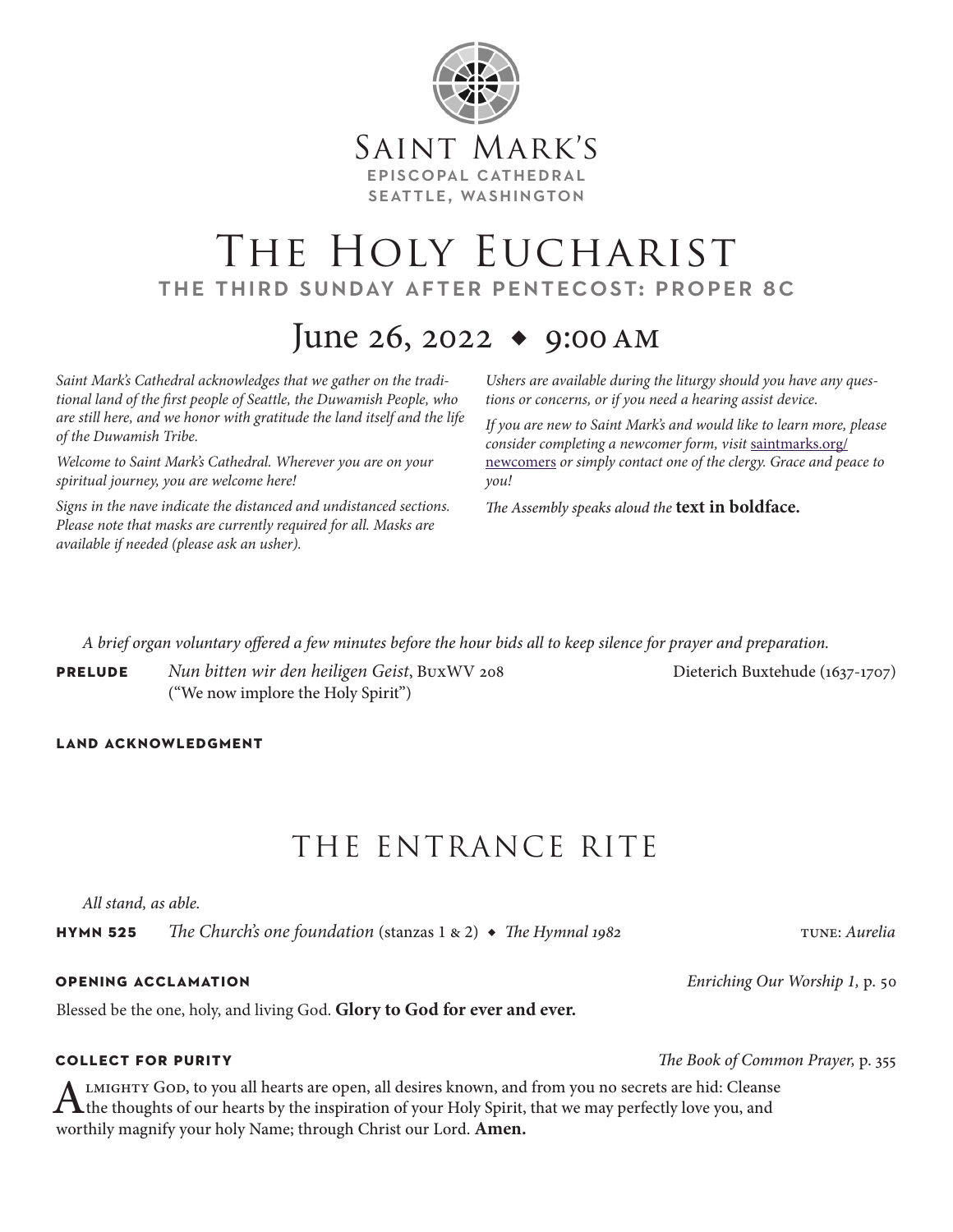

music: *The Hymnal 1982* #210, words: *The Hymnal 1982* #398; public domain.

**collect of the day** *The third Sunday after Pentecost: Proper 8C The Book of Common Prayer,* p. 230

God be with you. **And also with you.** Let us pray.

ALMIGHTY GOD, you have built your Church upon the foundation of the apostles and prophets, Jesus<br>Christ himself being the chief cornerstone: Grant us so to be joined together in unity of spirit by their teaching, that we may be made a holy temple acceptable to you; through Jesus Christ our Lord, who lives and reigns with you and the Holy Spirit, one God, for ever and ever. **Amen.**

*Please be seated for the readings.*

## THE LITURGY OF THE WORD

#### **reading** *2 Kings 2:1-2,6-14*

WHEN the LORD was about to take Elijah up to heaven by a whirlwind, Elijah and Elisha were on their way from Gilgal. Elijah said to Elisha, "Stay here; for the Lord has sent me as far as Bethel." But Elisha said, "As the LORD lives, and as you yourself live, I will not leave you." So they went down to Bethel.

Then Elijah said to him, "Stay here; for the LORD has sent me to the Jordan." But he said, "As the LORD lives, and as you yourself live, I will not leave you." So the two of them went on. Fifty men of the company of prophets also went, and stood at some distance from them, as they both were standing by the Jordan. Then Elijah took his mantle and rolled it up, and struck the water; the water was parted to the one side and to the other, until the two of them

crossed on dry ground.

When they had crossed, Elijah said to Elisha, "Tell me what I may do for you, before I am taken from you." Elisha said, "Please let me inherit a double share of your spirit." He responded, "You have asked a hard thing; yet, if you see me as I am being taken from you, it will be granted you; if not, it will not." As they continued walking and talking, a chariot of fire and horses of fire separated the two of them, and Elijah ascended in a whirlwind into heaven. Elisha kept watching and crying out, "Father, father! The chariots of Israel and its horsemen!" But when he could no longer see him, he grasped his own clothes and tore them in two pieces.

He picked up the mantle of Elijah that had fallen from him, and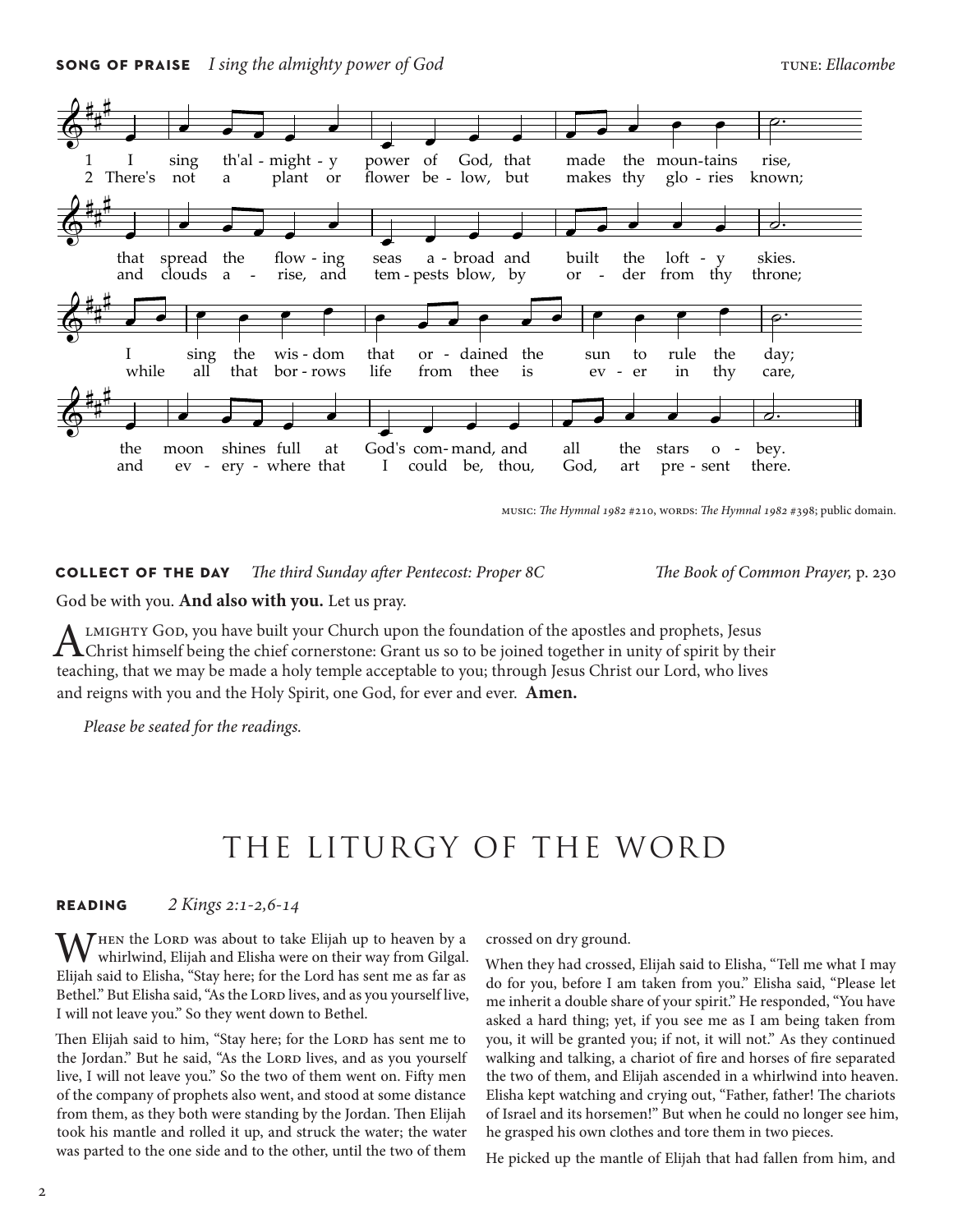went back and stood on the bank of the Jordan. He took the mantle of Elijah that had fallen from him, and struck the water, saying, "Where is the LORD, the God of Elijah?" When he had struck the water, the water was parted to the one side and to the other, and

Elisha went over.

Hear what the Spirit is saying to God's people. **Thanks be to God.**

**PSALM** *Psalm 77:1-2,11-20* • *Voce mea ad Dominum* Simplified Anglican Chant *The organist introduces the chant; all chant the Psalm as indicated.*



 $\prod_{i=1}^{\infty} \text{Will cry} \text{ aloud, and he will / hear me.}$ In the day of my trouble I sought the / LORD;  $*$ my hands were stretched out by night and did not tire; The sound of your thunder was i I refused to be / comforted. No permission is granted to include the vermission is granted to include the vermi I refused to be / comforted. when when when when we have by a choir, when  $\frac{1}{2}$  is covered by the publishers for the publishers for the publishers for the publishers for the publishers for the publishers for the publis

I will remember the works of the  $/$  LORD,  $*$ and call to mind your wonders of / old time. Your way was in the sea, I will meditate on all your / acts  $*$ and ponder your mighty / deeds.

Your way, O God, is / holy; \* who is so great a god as / our God? You are the God who works / wonders  $*$ and have declared your power among the / peoples.

By your strength you have redeemed your / people, \* the children of Jacob and / Joseph. The waters saw you, O God; the waters saw you and / trembled; \* the very depths were / shaken.

The clouds poured out water; the skies / thundered; \* your arrows flashed to and / fro; The sound of your thunder was in the whirlwind; the earth trembled and / shook.

Your way was in the sea, and your paths in the great / waters, \* yet your footsteps were not / seen. You led your people like a / flock \* by the hand of Moses and / Aaron.

*The Hymnal 1982* #s-411*;* © 1979, Robert Knox Kennedy.

#### **reading** *Galatians 5:1,13-25*

 $\mathbf{F}^{\mathrm{or}}$  freedom Christ has set us free. Stand firm, therefore, and do not submit again to a yoke of slavery.

For you were called to freedom, brothers and sisters; only do not use your freedom as an opportunity for self-indulgence, but through love become slaves to one another. For the whole law is summed up in a single commandment, "You shall love your neighbor as yourself." If, however, you bite and devour one another, take care that you are not consumed by one another.

Live by the Spirit, I say, and do not gratify the desires of the flesh. For what the flesh desires is opposed to the Spirit, and what the Spirit desires is opposed to the flesh; for these are opposed to each other, to prevent you from doing what you want. But if you are led by the Spirit, you are not subject to the law. Now the works of

the flesh are obvious: fornication, impurity, licentiousness, idolatry, sorcery, enmities, strife, jealousy, anger, quarrels, dissensions, factions, envy, drunkenness, carousing, and things like these. I am warning you, as I warned you before: those who do such things will not inherit the kingdom of God.

By contrast, the fruit of the Spirit is love, joy, peace, patience, kindness, generosity, faithfulness, gentleness, and self-control. There is no law against such things. And those who belong to Christ Jesus have crucified the flesh with its passions and desires. If we live by the Spirit, let us also be guided by the Spirit.

Hear what the Spirit is saying to God's people. **Thanks be to God.**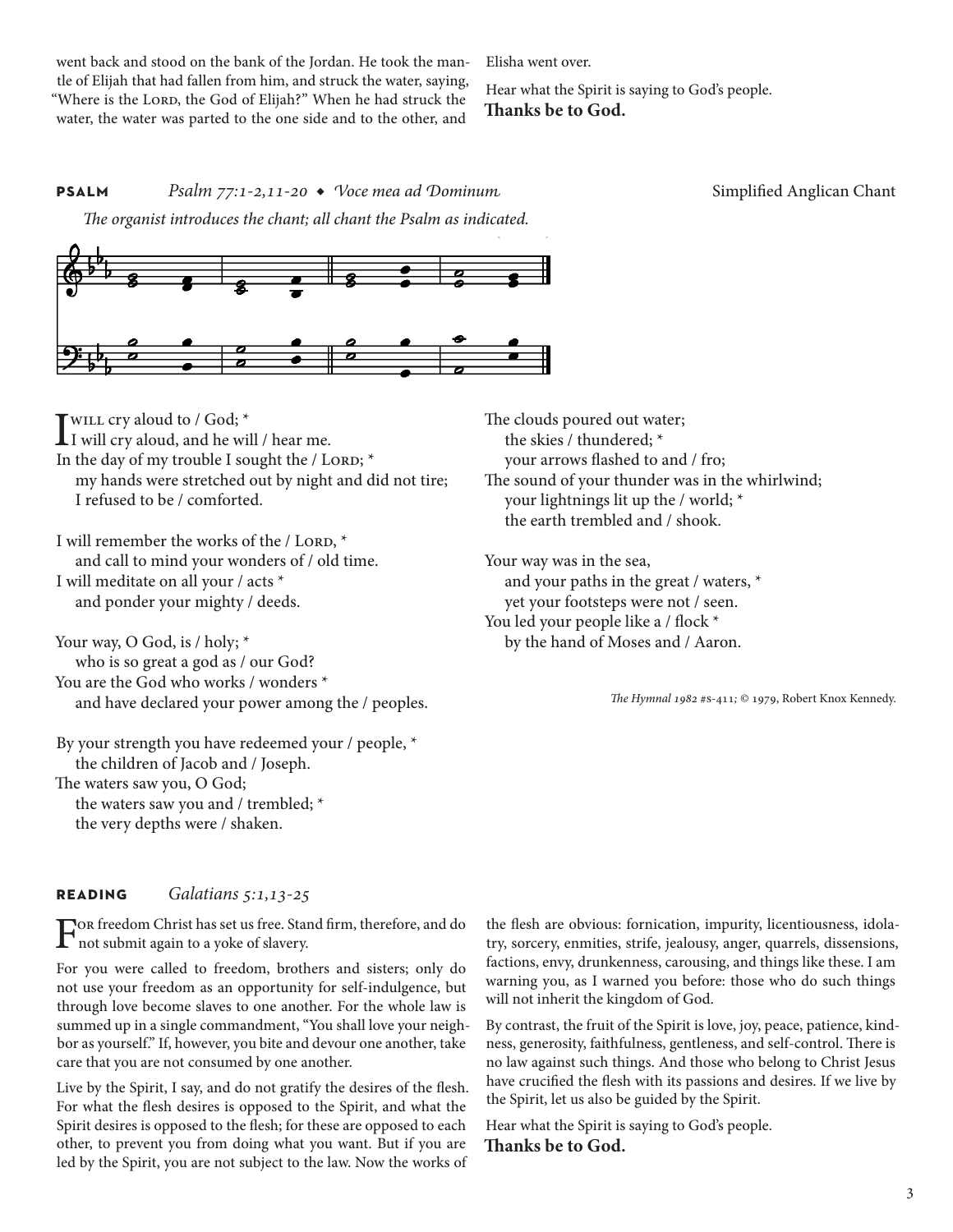#### **gospel acclamation** Plainchant Tone I.2

*The cantor introduces the refrain, all repeat it. The cantor chants the verse and all respond with the refrain.*



*Verse:* Lord, to whom shall we go? You have the words of eternal life.

## **the holy gospel** *Luke 9:51-62*

The Holy Gospel of our Lord Jesus Christ according to Luke. **Glory to you, Lord Christ.**

THEN the days drew near for Jesus to be taken up, he set his  $\mathsf{V}\n$  face to go to Jerusalem. And he sent messengers ahead of him. On their way they entered a village of the Samaritans to make ready for him; but they did not receive him, because his face was set toward Jerusalem. When his disciples James and John saw it, they said, "Lord, do you want us to command fire to come down from heaven and consume them?" But he turned and rebuked them. Then they went on to another village.

As they were going along the road, someone said to him, "I will fol-

low you wherever you go." And Jesus said to him, "Foxes have holes, and birds of the air have nests; but the Son of Man has nowhere to lay his head." To another he said, "Follow me." But he said, "Lord, first let me go and bury my father." But Jesus said to him, "Let the dead bury their own dead; but as for you, go and proclaim the kingdom of God." Another said, "I will follow you, Lord; but let me first say farewell to those at my home." Jesus said to him, "No one who puts a hand to the plow and looks back is fit for the kingdom of God."

The Gospel of the Lord. **Praise to you, Lord Christ.**

**homily** The Reverend Canon Eliacín Rosario-Cruz

*Following the homily, the assembly is invited into a period of silence, reflecting on the scriptures and sermon. Please stand, as able, when the Presider stands to introduce the Creed.*

- **We believe in one God, the Father, the Almighty, maker of heaven and earth, of all that is, seen and unseen.**
- **We believe in one Lord, Jesus Christ, the only Son of God, eternally begotten of the Father, God from God, Light from Light, true God from true God, begotten, not made, of one Being with the Father; through him all things were made. For us and for our salvation he came down from heaven, was incarnate of the Holy Spirit and the Virgin Mary and became truly human. For our sake he was crucified under Pontius Pilate; he suffered death and was buried. On the third day he rose again in**

#### **the nicene creed** *Authorized for use by the 1997 General Convention*

**accordance with the Scriptures; he ascended into heaven and is seated at the right hand of the Father. He will come again in glory to judge the living and the dead, and his kingdom will have no end.**

**We believe in the Holy Spirit, the Lord, the giver of life, who proceeds from the Father, who with the Father and the Son is worshiped and glorified, who has spoken through the prophets. We believe in one holy catholic and apostolic Church. We acknowledge one baptism for the forgiveness of sins. We look for the resurrection of the dead, and the life of the world to come. Amen.**

## **prayers of the people** *After each petition:*

Creator God, **awaken us to your presence and love.** *The Presider concludes the prayers with a collect; all respond:* **Amen.**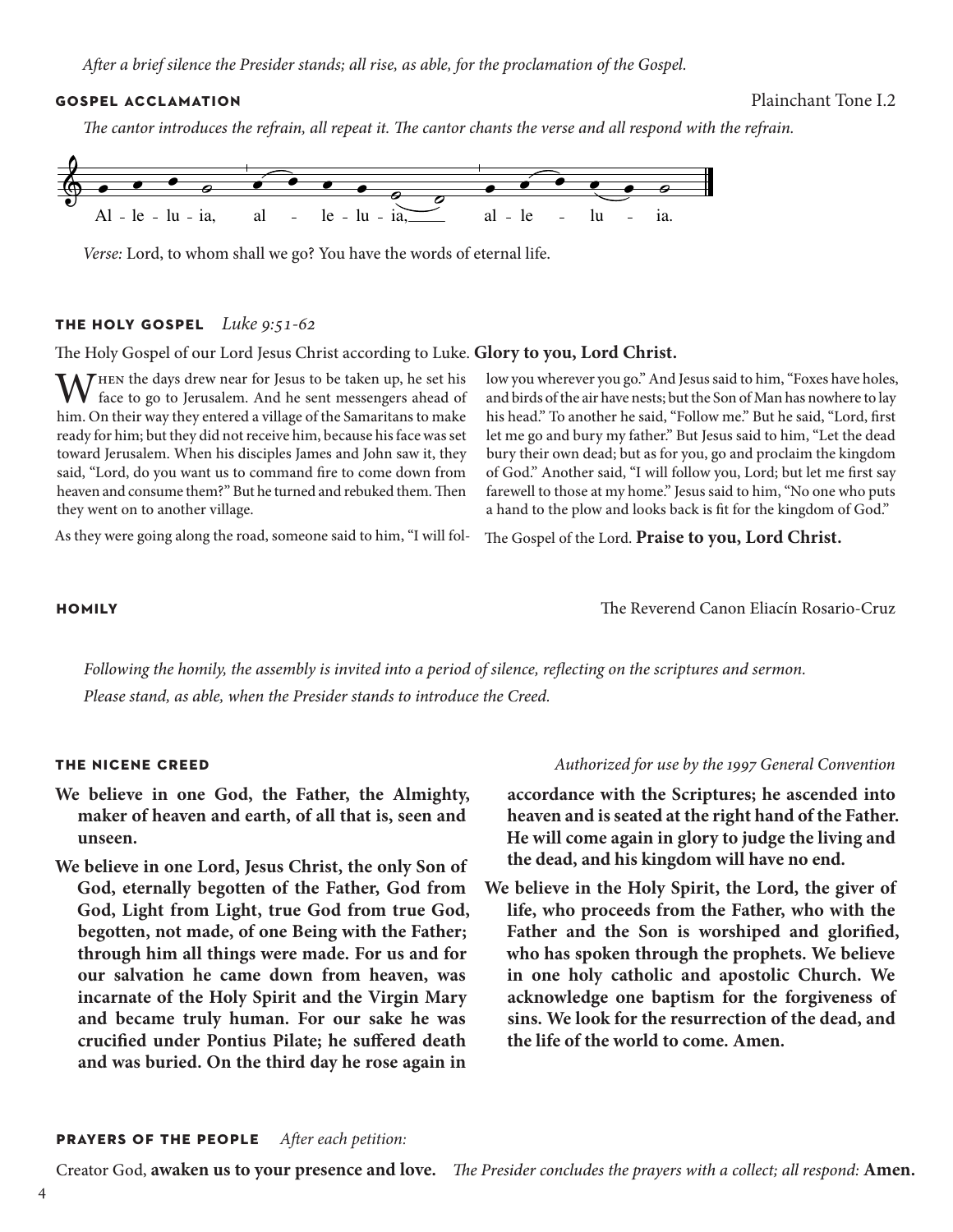#### **confession & absolution** *Enriching Our Worship 1,* p. 56

Let us confess our sins to God.

*Silence is kept. You are invited to stand or kneel for the confession.*

God of all mercy, **we confess that we have sinned against you, opposing your will in our lives. We have denied your goodness in each other, in ourselves, and in the world you have created. We repent of the evil that enslaves us, the evil we have done, and the evil done on our behalf. Forgive, restore, and strengthen us through our Savior Jesus Christ, that we may abide in your love and serve only your will. Amen.**

*The Presider pronounces God's forgiveness of our sins. All respond:* **Amen.**

#### **the peace**

The peace of Christ be always with you. **And also with you.**

*All exchange a sign of peace, respecting others' desires for distance to be maintained.* 

# THE LITURGY OF THE TABLE

#### **offertory**

*An offering of money is received. Everyone participating in Saint Mark's Cathedral's worship at this time in any way is invited to make an offering as an expression of gratitude for God's generosity. Together, our gifts make possible this community of welcome, reconciliation and service. All worshipping in person are invited to place their offering in baskets as they are passed through through the rows.* 

Links to donate to Saint Mark's online are located on the livestream page. Visit [saintmarks.org/give,](http://saintmarks.org/give) *or use the Venmo mobile app* (*@SaintMarksCathedralSeattle, or scan the code at right*)*, or visit this link on your mobile device:* <https://venmo.com/saintmarkscathedralseattle>*. If Venmo asks you for a four-digit code, enter 2076.*



*You may also mail your gift to the cathedral:* 1245 10th Ave. E, Seattle,WA 98102.

**voluntary** *Organ improvisation*

*All stand, as able.*

**the great thanksgiving** *Eucharistic Prayer 1 Enriching Our Worship 1,* p. 57

God be with you. **And also with you.** 

Lift up your hearts. **We lift them to God.** 

Let us give thanks to the Lord our God. **It is right to give God thanks and praise.**

It is truly right, and good and joyful, to give you thanks, all-holy God, source of life and fountain of mercy. You have filled us and all creation with your blessing and fed us with your constant love; you have redeemed us in Jesus Christ and knit us into one body. Through your Spirit you replenish us and call us to fullness of life. Therefore, joining with Angels and Archangels and with the faithful of every generation, we lift our voices with all creation as we sing: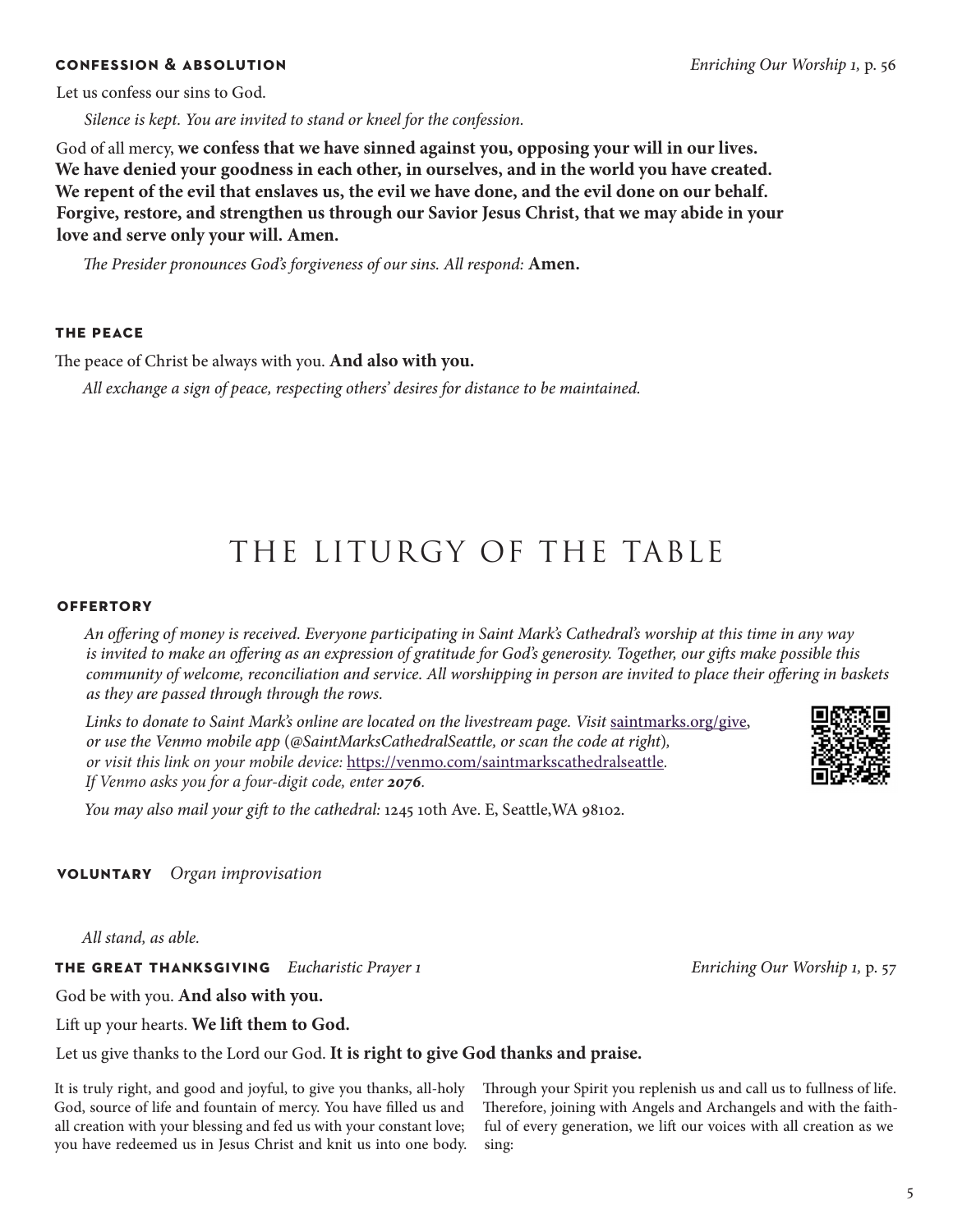**SANCTUS & BENEDICTUS** Simple Missa Brevis **Peter R. Hallock** (1924–2014)



Blessed are you, gracious God, creator of the universe and giver of life. You formed us in your own image and called us to dwell in your infinite love. You gave the world into our care that we might be your faithful stewards and show forth your bountiful grace.

But we failed to honor your image in one another and in ourselves; we would not see your goodness in the world around us; and so we violated your creation, abused one another, and rejected your love. Yet you never ceased to care for us, and prepared the way of salvation for all people.

Through Abraham and Sarah you called us into covenant with you. You delivered us from slavery, sustained us in the wilderness, and raised up prophets to renew your promise of salvation. Then, in the fullness of time, you sent your eternal Word, made mortal flesh in Jesus. Born into the human family, and dwelling among us, he revealed your glory. Giving himself freely to death on the cross, he triumphed over evil, opening the way of freedom and life.

On the night before he died for us, our Savior Jesus Christ took bread, and when he had given thanks to you, he broke it, and gave it to his friends, and said: "Take, eat: This is my Body which is given for you. Do this for the remembrance of me."

As supper was ending, Jesus took the cup of wine, and when he had given thanks, he gave it to them, and said: "Drink this, all of you: This is my Blood of the new Covenant, which is poured out for you and for all for the forgiveness of sins. Whenever you drink it, do this for the remembrance of me."

Therefore we proclaim the mystery of faith:

## **Christ has died. Christ is risen. Christ will come again.**

Remembering his death and resurrection, we now present to you from your creation this bread and this wine. By your Holy Spirit may they be for us the Body and Blood of our Savior Jesus Christ. Grant that we who share these gifts may be filled with the Holy Spirit and live as Christ's Body in the world. Bring us into the everlasting heritage of your daughters and sons, that with Mary, Mark, all your saints, past, present, and yet to come, we may praise your Name for ever.

Through Christ and with Christ and in Christ, in the unity of the Holy Spirit, to you be honor, glory, and praise, for ever and ever. **AMEN.**

## **the lord's prayer**

**Our Father in heaven, hallowed be your Name, your kingdom come, your will be done, on earth as in heaven. Give us today our daily bread. Forgive us our sins as we forgive those who sin against us. Save us from the time of trial, and deliver us from evil. For the kingdom, the power, and the glory are yours, now and for ever. Amen.**

#### *In silence, the Presider breaks the consecrated bread.*

**the breaking of the bread** *The disciples knew the Lord Jesus* Mode 6 melody; adapt. Mason Martens (b. 1933) *The cantor sings the antiphon, all repeat. The cantor sings the verses, all repeating the antiphon as indicated.*



*The Hymnal 1982* #s-167, ©1971 by Mason Martens.

*Verse:* The bread which we break, alleluia, is the communion of the body of Christ. **ANTIPHON**

*Verse:* One body are we, alleluia, for though many we share one bread. **ANTIPHON**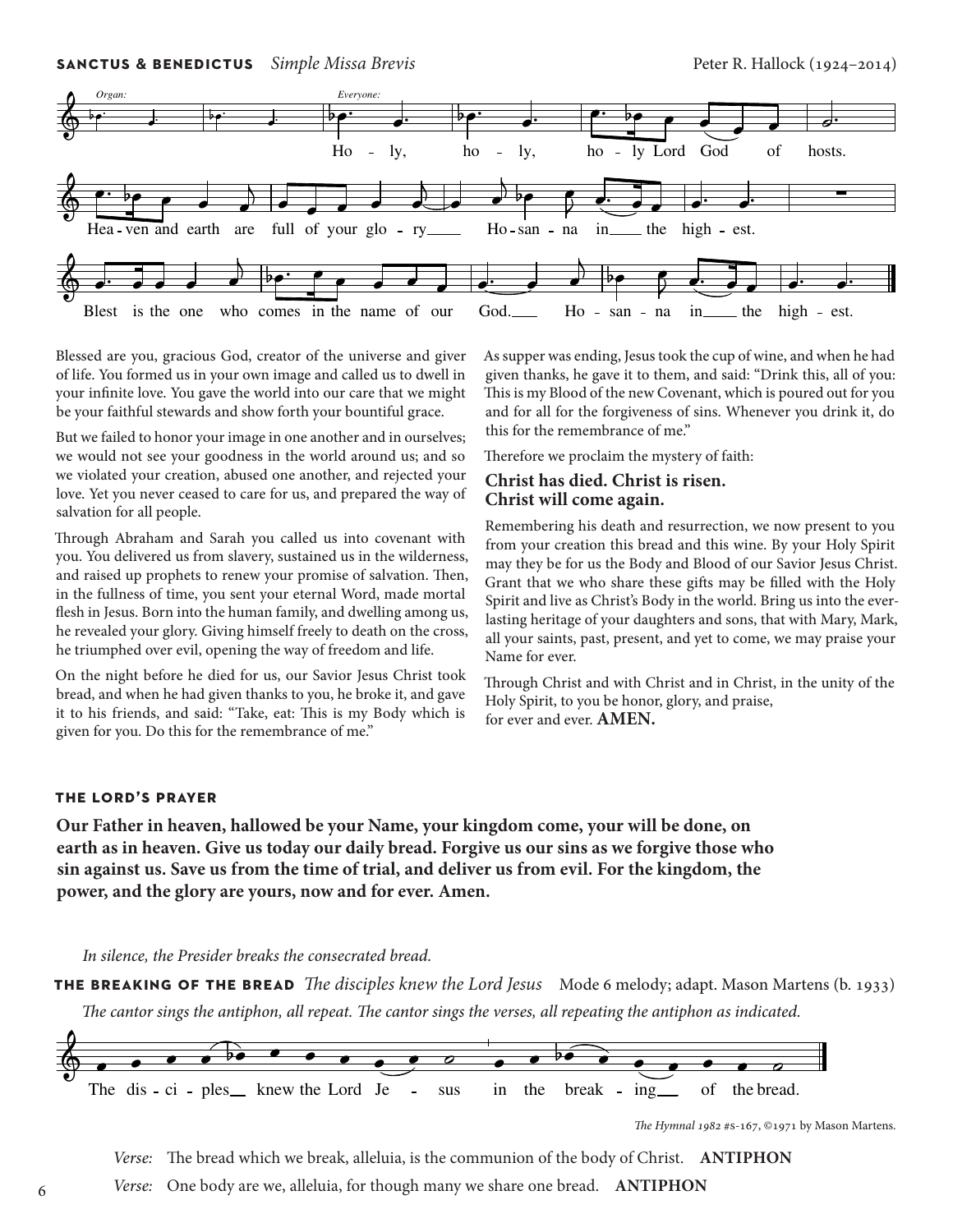#### **invitation to communion**

#### The Gifts of God for the People of God.

*All may be seated for the time of Communion. All seeking God are welcome at Christ's Table.* 

*Please follow the directions of the Liturgical Ministers. Bread and wine are distributed at standing stations at the head of three aisles. The bread will placed into your outstretched palm taking care not to touch your hand. If you prefer a gluten-free wafer, simply ask for one at the time of Communion. If you wish to receive a blessing instead, please cross your arms in front of your chest.*

*Intinction (dipping the bread in the wine) is not available at this time. If you do not wish to drink from the common cup, please cross your arms in front of your chest as you pass by the chalice. The full grace of the sacrament is received with only the bread.*

#### **voluntary** *Organ improvsation*



Hymn 18 in LEVAS II, An African American Hymnal, Copyright 1993 by The Church Pension Fund Lift Every Voice & Sing II #18, MUSIC: African American Spiritual, arr. R. Nathaniel Dett (1882-1943), words: traditional; © 1993 by The Church Pension Fund.

*The assembly is invited to remain seated for a period of silence, contemplating the gifts of God given and received. Please stand, as able, when the Presider stands and returns to the Altar.*